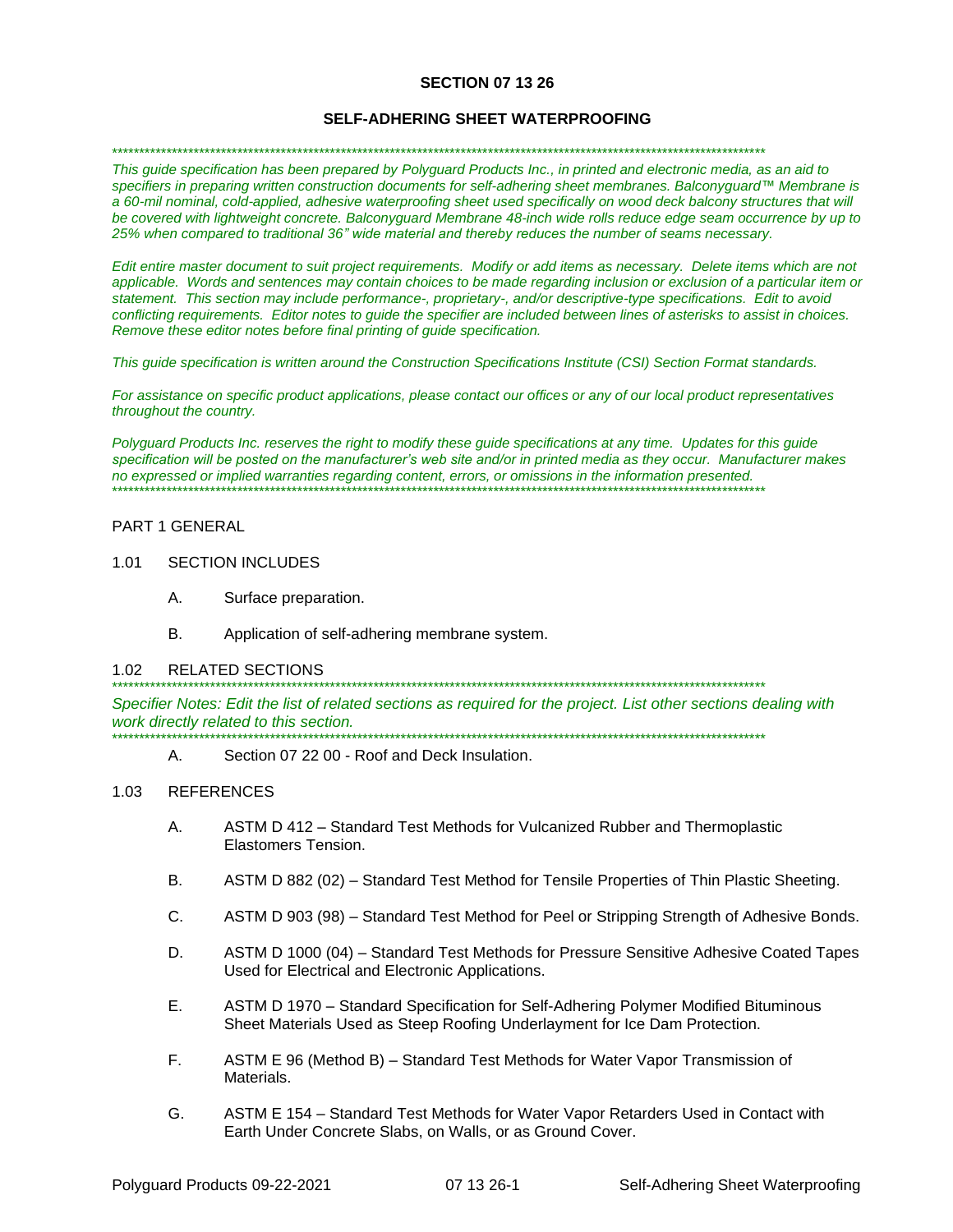## 1.04 SUBMITTALS

A. Product Data: Submit manufacturer's product data, installation instructions, use limitations and recommendations.

# 1.05 QUALITY ASSURANCE

- A. Manufacturer Qualifications: Sheet Membrane must be manufactured by a company with a minimum of ten (10) years of experience in the production and sales of membrane waterproofing materials.
- B. Applicator Qualifications: A firm having at least three (3) years of experience in applying these types of specified materials and specifically accepted in writing by the membrane system manufacturer.
- C. Materials: For each type of material required to complete the work of this section, provide primary materials which are the products of a single manufacturer.
- D. Pre-Application Conference: A pre-application conference shall be held to establish procedures and to review conditions, installation procedures, and coordination with other related work. Meeting agenda shall include review of special details and flashing.
- E. Manufacturer's Representative: Arrange to have trained representative of the manufacturer on-site periodically to review installation procedures.

### 1.06 DELIVERY, STORAGE, AND HANDLING

- A. Deliver materials to site in manufacturer's original, unopened containers and packaging, with labels clearly identifying product name and manufacturer.
- B. Store materials in a clean, dry area in accordance with manufacturer's instructions.
- C. Store adhesives at temperatures of 40 $\circ$  F (5 $\circ$  C) and above to facilitate handling.
- D. Store membrane cartons on pallets.
- E. Keep away from sparks and flames.
- F. Completely cover when stored outside. Protect from rain.
- G. Protect materials during handling and application to prevent damage or contamination.
- H. Avoid use of products which contain tars, solvents, pitches, polysulfide polymers, or PVC materials that may come into contact with waterproofing membrane system.

## 1.07 PROJECT CONDITIONS

- A. Work should be performed only when existing and forecasted weather conditions are within the limits established by the membrane manufacturer.
- B. Warn personnel against breathing of vapors and contact with skin and eyes; wear appropriate protective clothing and respiratory equipment.
- C. Keep flammable products away from spark or flame. Post "No Smoking" signs. Do not allow use of spark-producing equipment during application and until all vapors have dissipated.
- D. Maintain work area in a neat and workmanlike condition. Remove empty cartons and rubbish from the site daily.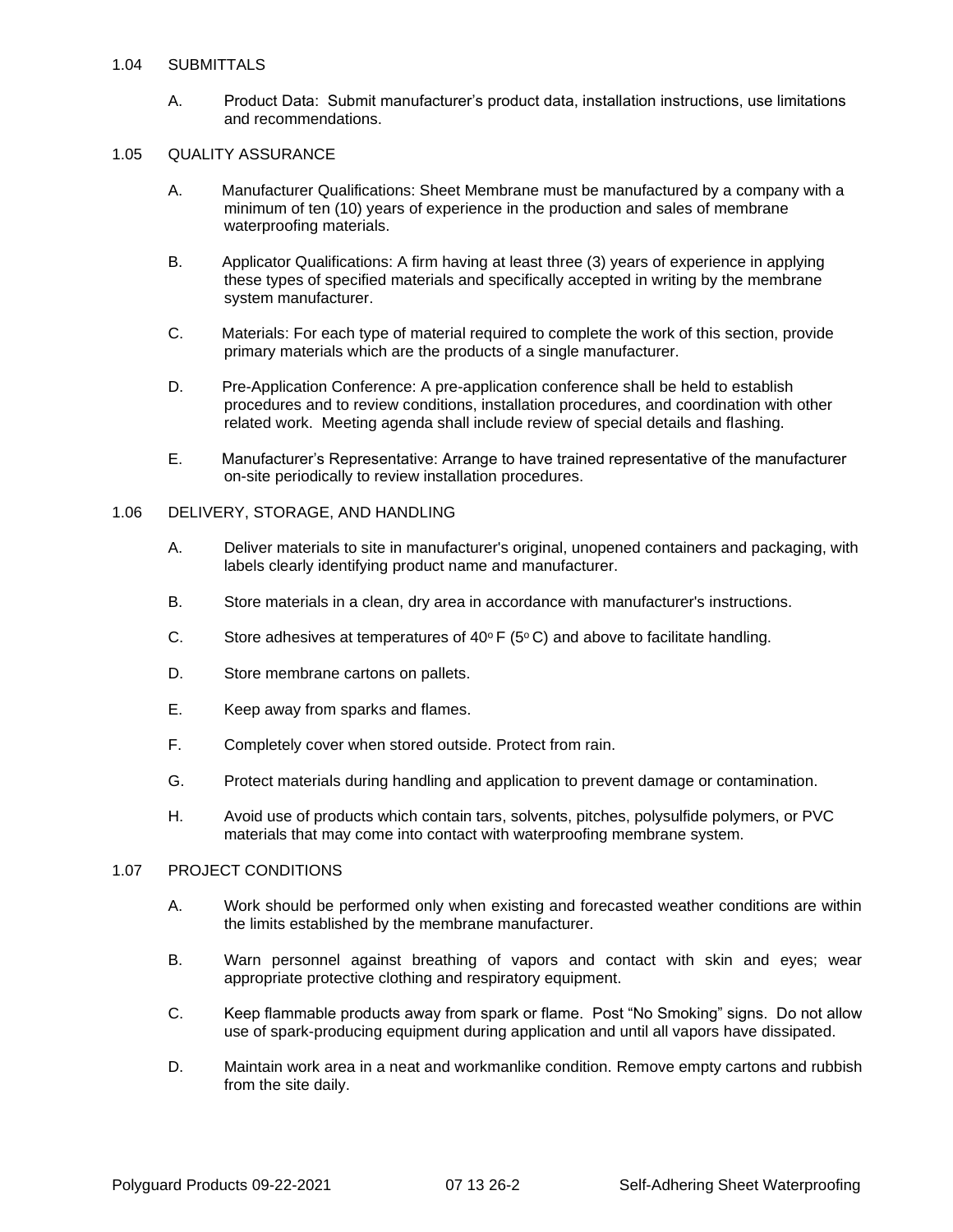### 1.08 WARRANTY

A. Manufacturer warrants only that this product is free of defects, since many factors which affect the results obtained from this product are beyond our control; such as weather, workmanship, equipment utilized, and prior condition of the substrate. We will replace, at no charge, proven defective product within twelve (12) months of purchase, provided it has been applied in accordance with our written directions for uses we recommended as suitable for this product. Proof of purchase must be provided. A five (5) year material or system warranty may be available upon request. Contact Polyguard Products, Inc. for further details.

## PART 2 PRODUCTS

### 2.01 MANUFACTURER

A. Polyguard Products Inc. P.O. Box 755 Ennis, TX 75120-0755; Phone: (214) 515-5000 Email: [info@polyguard.com](mailto:info@polyguard.com)

# 2.02 SYSTEM MATERIALS

A. Self-adhesive Membrane Waterproofing: Shall be Polyguard® Balconyguard™ Membrane, a 60-mil rubberized asphalt membrane consisting of a high-density polyethylene film bonded to a layer of rubberized asphalt meeting or exceeding the following requirements:

| <b>PROPERTY</b>                     | <b>TEST METHOD</b>        | <b>TYPICAL VALUE</b> |
|-------------------------------------|---------------------------|----------------------|
| <b>MEMBRANE THICKNESS</b>           | <b>ASTM D 1000</b>        | 60 mils              |
| <b>TENSILE STRENGTH - MEMBRANE</b>  | ASTM D 412 Modified Die C | 841 PSI              |
| <b>TENSILE STRENGTH - FILM</b>      | ASTM D 882                | 6300 PSI             |
| <b>ELONGATION</b>                   | ASTM D 412 Modified Die C | 730%                 |
| PERMEABILITY                        | ASTM E 96 Method B        | 0.017 perms-inch     |
| PEEL ADHESION                       | ASTM D 903                | 20.0 lb./in. width   |
| <b>LAP ADHESION</b>                 | <b>ASTM D 1876</b>        | $12$ lbs.            |
| PUNCTURE RESISTANCE - MEMBRANE      | <b>ASTM E 154</b>         | 61 lbs.              |
| LOW TEMPERATURE FLEXIBILITY (-15°F) | ASTM D 1970 Modified      | Pass                 |

#### PHYSICAL PROPERTIES

## 2.03 SYSTEM ACCESSORIES

- A. Surface Primer Roller-grade Adhesive:
	- 1. Polyguard® 650 LT Liquid Adhesive: A rubber-based, tacky adhesive which is specifically formulated to provide excellent adhesion.
	- 2. Polyguard® California Sealant: A rubber-based sealant which is specifically formulated to provide excellent adhesion. The VOC (Volatile Organic Compound) content meets the South Coast Air Quality Management District regulations established under the February 1, 1991 version of Rule 1168 ©) (2) Adhesion and Sealant Applications. California Sealant is classified as an Architectural Sealant Primer Porous, with VOC of 527 g/L. Current SCAQMD regulations for this type sealant primer are 775 g/L.
- B. Liquid Membranes:
	- 1. Polyguard® LM-85 SSL (Semi-Self-Leveling): A two-component, semi-self-leveling, asphalt-modified, urethane material
	- 2. Polyguard® LM-95 Liquid Membrane: A two-component, asphalt-modified, urethane.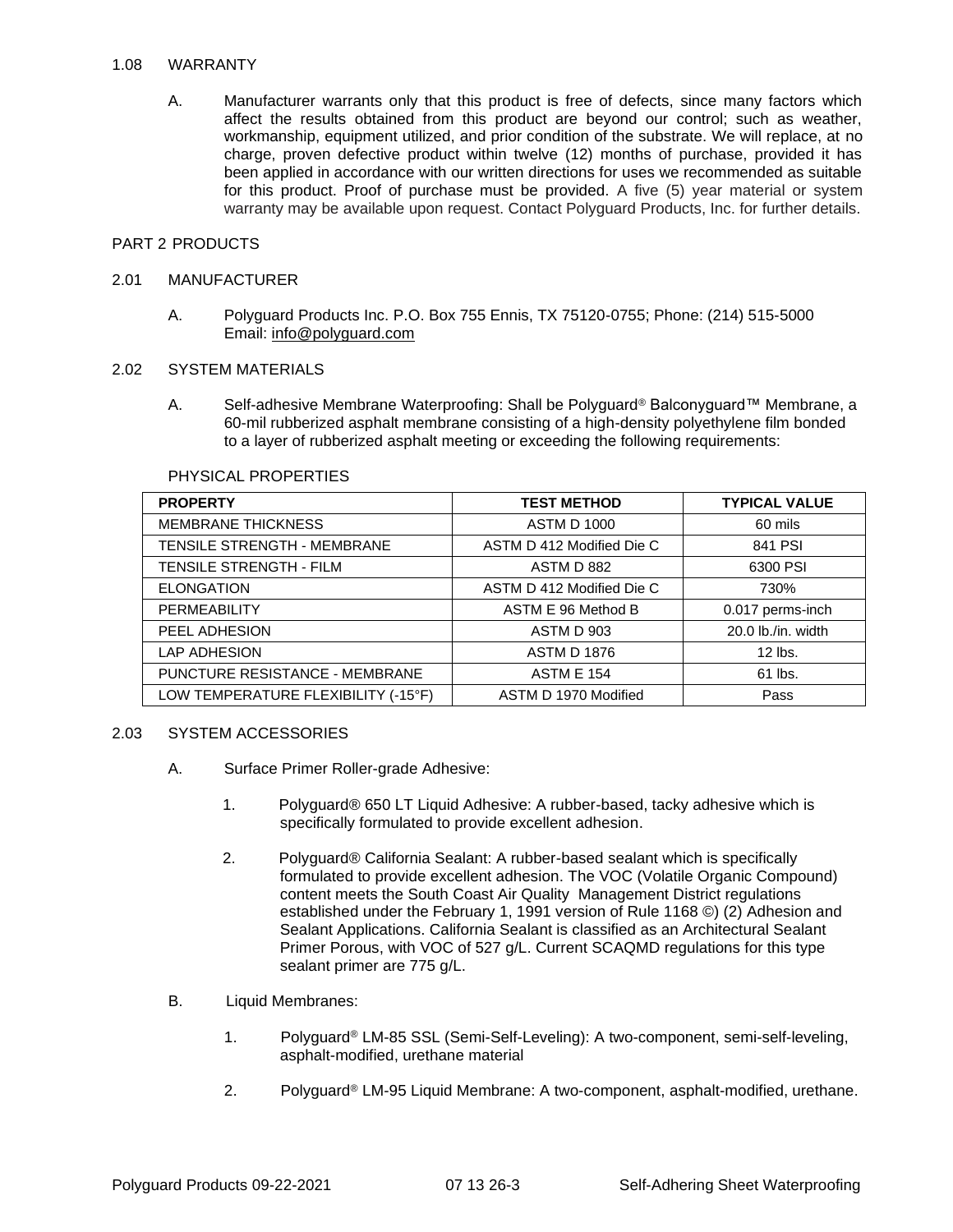- C. Detailing Sealant:
	- 1. Polyguard® Detail Sealant PW™: A single-component, STPE, 100% solid moisturecured, elastomeric sealant. It is an environmentally-friendly, non-isocyanate product that replaces silicone and urethane sealants. It is also a low VOC / HAPS-free, coldapplied, self-adhesive, elastomeric sealant.
- D. Drainage Composite:
	- 1. Polyguard® BD Drainage Mat: A sheet molded drainage for balcony decks with less than 3-inches of concrete and foot traffic only. It is manufactured with a geocomposite of a formed impermeable polymeric core covered on one side with a non-woven filter fabric that allows water to flow to designated drainage exits.
	- 2. Polyguard® Polyflow® 18 Drainage Mat: Two-part, prefabricated, geocomposite drain consisting of a formed polymeric core covered on one side with woven monofilament filter fabric. The fabric allows water to pass into the drain core while restricting the movement of soil particles which might clog the core. The core allows the water to flow to designated drainage exits.
- E. Corner Boot:
	- 1. The Polyguard® BG Outside Corner Boot: 60-mil combination of rubberized asphalt bonded to polyethylene. The adhesive surface is covered with a release liner which will be removed prior to application.
- F. Flashing:
	- 1. Polyguard® 105 Flashing Membrane is a strong, pliable, 105-mil, self-adhesive sheet consisting of high-density polyethylene film bonded to a layer of rubberized asphalt waterproofing compound with slit release sheet to conform to 90° angles.

## PART 3 EXECUTION

## 3.01 EXAMINATION

 A. Examine surfaces to receive self-adhering membrane. Notify the general contractor if surfaces are not acceptable. Do not begin surface preparation or application until unacceptable conditions have been corrected.

## 3.02 SURFACE PREPARATION

- A. Protect adjacent surfaces not designated to receive waterproofing.
- B. Prior to starting work, check that all horizontal surfaces to be waterproofed slope towards drainage or refer to balcony details for zero-slope applications. System is not intended for areas designed to retain water indefinitely but can retain casual water.
- C. Clean and prepare surfaces to receive waterproofing in accordance with manufacturer's instructions.
- D. Do not apply waterproofing to surfaces unacceptable to manufacturer.
- E. Bridge gaps between supporting substrates with Polyguard® Detail Sealant PW™ or LM-95 to establish full support of the membrane.